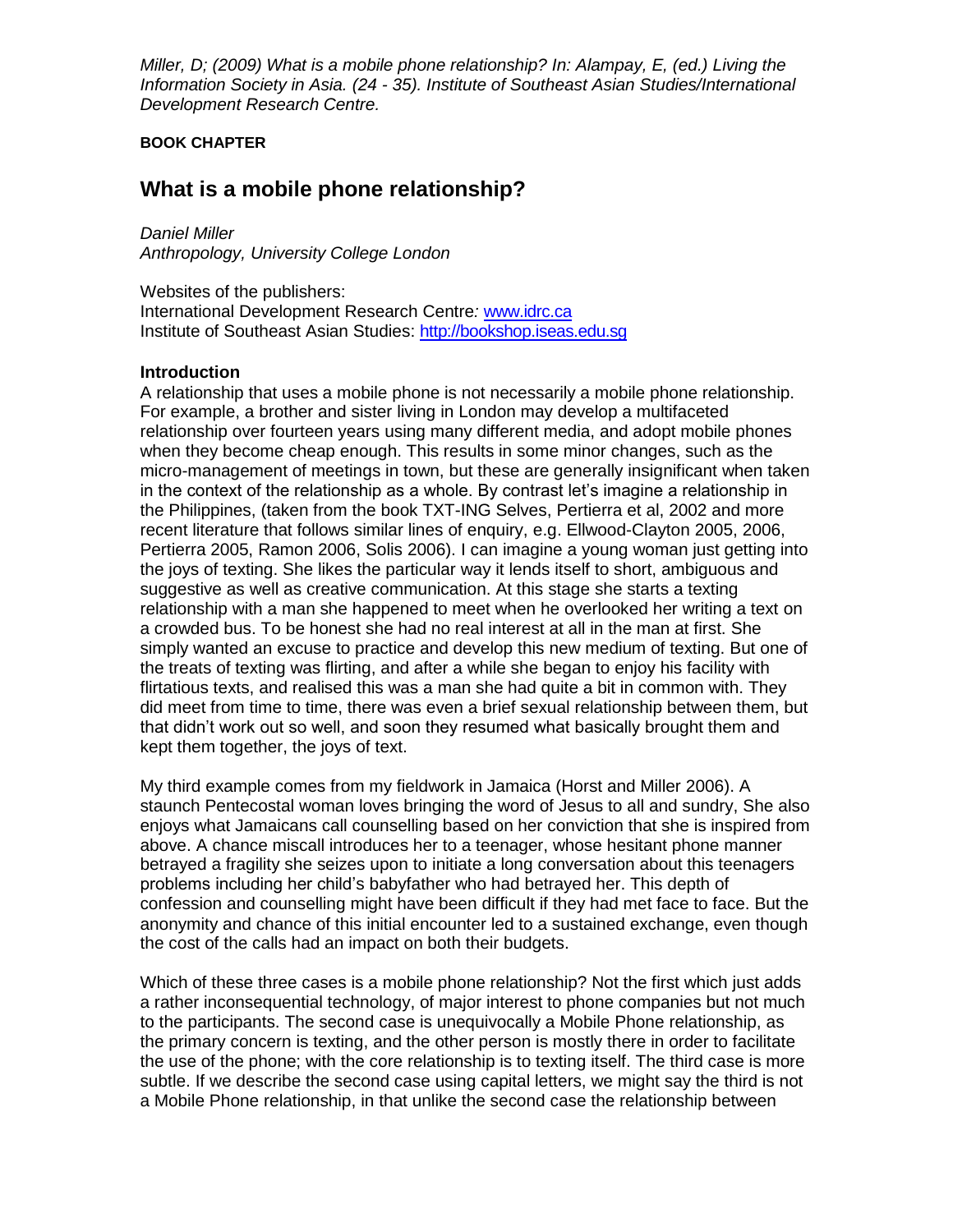persons is not secondary to the relationship to the phone. But I think we could accept that it is a `mobile phone relationship' in that the phone is instrumental to the relationship and not just incidental to it. Furthermore this is by far the most common situation and the one I will focus upon in this paper. My point is that while it is tempting to concentrate on the most extreme phone focused relationships, generally it is more important to locate the phone as a significant but not determining aspect of relationships more generally. So our principle concern should be not with the relatively rare Mobile Phone relationship, which is mainly of interest to those who sell phones, but to the far more common mobile phone relationship where we cannot really distinguish between the social aspect and the mediation of the object in the relationship. But even to do this we need to consider what we mean by the term relationship.

In an ethnographic study I carried out with Heather Horst in Jamaica (Horst and Miller 2005, 2006), we found a local term *link-up* commonly employed for their most characteristic usage of the phone. *Link-up* comprises a very large number of very short conversations, in order to keep in occasional touch with the maximum number of people. This corresponds with earlier anthropological research that showed how Jamaicans knew of hundreds of people they would call relatives, though they might not make use of any particular connection until the need arose. Through our analysis of the content of mobile phone address books, we found that this was true not just of kin but of all relationships, since only 15% of names on address books were actually of relatives.

We recognized that linking-up developed on the basis of a prior pattern of Jamaican use of relationships. Typically a new media will be used first to address issues that were seen as already problematic in the field of communications and relationships. For example remittances certainly existed before the phone, but in the past they tended to be based on annual rituals such as Christmas rather than the specific ad hoc needs of recipients such as a medical emergency or a child needing money to go to school. The mobile phone allowed for a considerable refinement of the remittance system, making it more responsive, especially because it was connected with another form of communication - Western Union money transfer. A second example would be the problematic relationship between baby-fathers and baby-mothers. This is a country where most children are born to unmarried couples and when children are young the baby-father does not normally cohabit with the baby-mother. Here the phone became very important in the everyday struggle of baby-mothers to solicit support for children from absent baby-fathers.

The results from Jamaica bring together two theoretical propositions that will be developed further in this paper. The first is the tendency to use the new technology to try and reduce discrepancies between the normative expectation of what a relationship is supposed to be, for example with babyfathers, and what one's babyfather is actually like. This will be developed into a full theory of relationships. Secondly, the examples also exemplify a theory I developed with Don Slater and is presented in our earlier book on the media *The Internet: An Ethnographic Approach,* (Miller and Slater 2000). Here we argued that most often the effect of the internet was not to create something totally new, nor to be merely the continuation of some form of communication that previously existed. Rather, we argued that the internet's initial impact was largely to help deal with some failure or frustration that was already evident in the prior medium of communication. Likewise with the phone, one can get just the right form of relationship.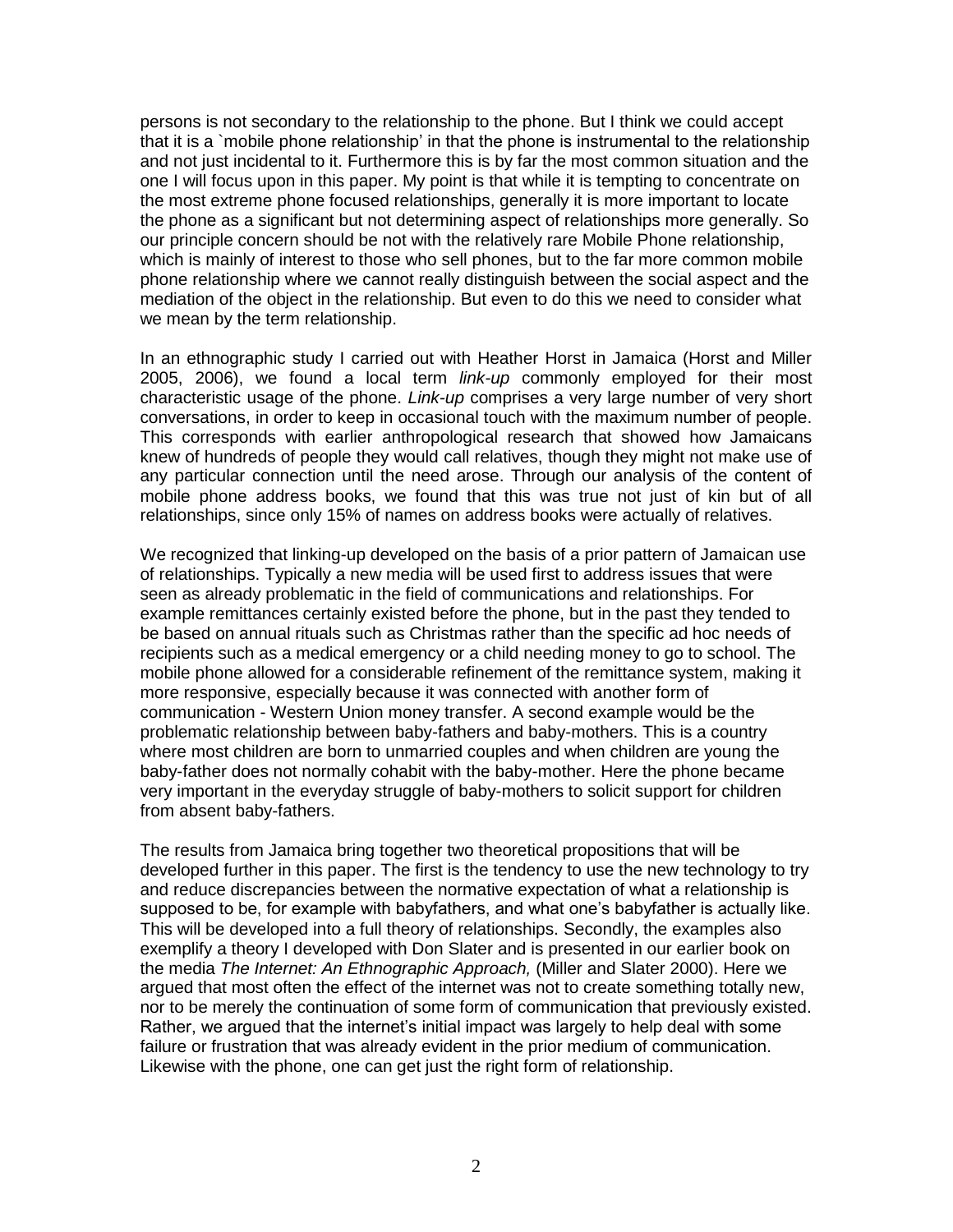We are all interested in what we mean by a mobile phone, but I want to take a bit of time to also consider abstractly the other part of this equation. The question of what we mean by a relationship. One might think that the question of what we mean by the word relationship would have spawned a very extensive literature. But actually it is quite hard to tease out any kind of working definition of the term that we could easily appropriate to ask these important questions about the mobile phone. In a separate paper (Miller 2007) I examine several disciplines from philosophy to anthropology and psychology to consider what the word relationship means within each. To summarize these findings most of the relevant literatures are not descriptions of relationships as part of day to day life, but are largely normative, that is ways of creating ideal or moral models of what any given relationship should be like. Philosophers such as Aristotle (1955, see also Cicero 1923, Pangle 2003) write less about friendship as experienced and much more about what an ideal friendship might be. Pyschologists are concerned largely when people do not conform to what they regard as essential attributes of being a mother (see Bowlby 2005. There is a consequence to these findings. Philosophers and psychologists create models of how relationshis are supposed to be and in turn these literatures affect us in our daily lives through the inculcation of such moral and idealized models. They may not come to us as some kind of abstract discourse of philosophy, but as Foucault argued, discourse may be embedded in more mundane forms. Take, for example, television. Many countries relay what have become the classic US sitcoms as part of the daily fare of television, whether the Cosby Show, Roseanne or cartoons such as The Simpsons. All of these are set in family situations. All of them share a basic message, which is that although the actual persons may be commonly dysfunctional, difficult and wrong, there is an underlying warmth, compassion, and support that is based on a shared ideology about the idealized normative roles expected of family relationships.

The literature on relationships suggest a powerful element of normative morality that is more concerned with the ideals of relationships than their practice. This observation forms part of my own theory of relationships, which I originally developed in *The Dialectics of Shopping* (Miller: 2001). This was based on a year's study of shopping on a single street in North London. My argument is that we live in a society with clear normative expectations of a series of roles and relationships that continue to matter a great deal to us. Being a parent or sibling or husband, consists of a whole series of expectations and idealisations of what the person who occupies that role should be like and how they should behave to us. But it is accompanied today by ever increasing diversity of actual relationships and behaviour and experiences of the ways we treat each other.

So on the one hand the literature and representation of relationships place emphasis upon the normative, and on the other there is ethnography of actual relationships as they occur or equally fail to occur. What the ethnography has to take into account is that often central to the observed behavior is the way people themselves confront or deal with these contradictions. The comparative study of relationships in the various disciplinary literatures seems to bolster my own theory which is that the word relationship almost always implies a basic contradiction between its own normative aspect - the ideal that we ascribe to that category of person or thing - and the actual entity that constitutes that thing or person at the time. I now want to see how this theory might be applied to an understanding of the use of the mobile phone in the Philippines. My argument will be that only by understanding this particular feature of relationships more generally can we explain an unexpected finding with regard to the use of the phone. That it does not necessarily bring families together in the way we might have expected.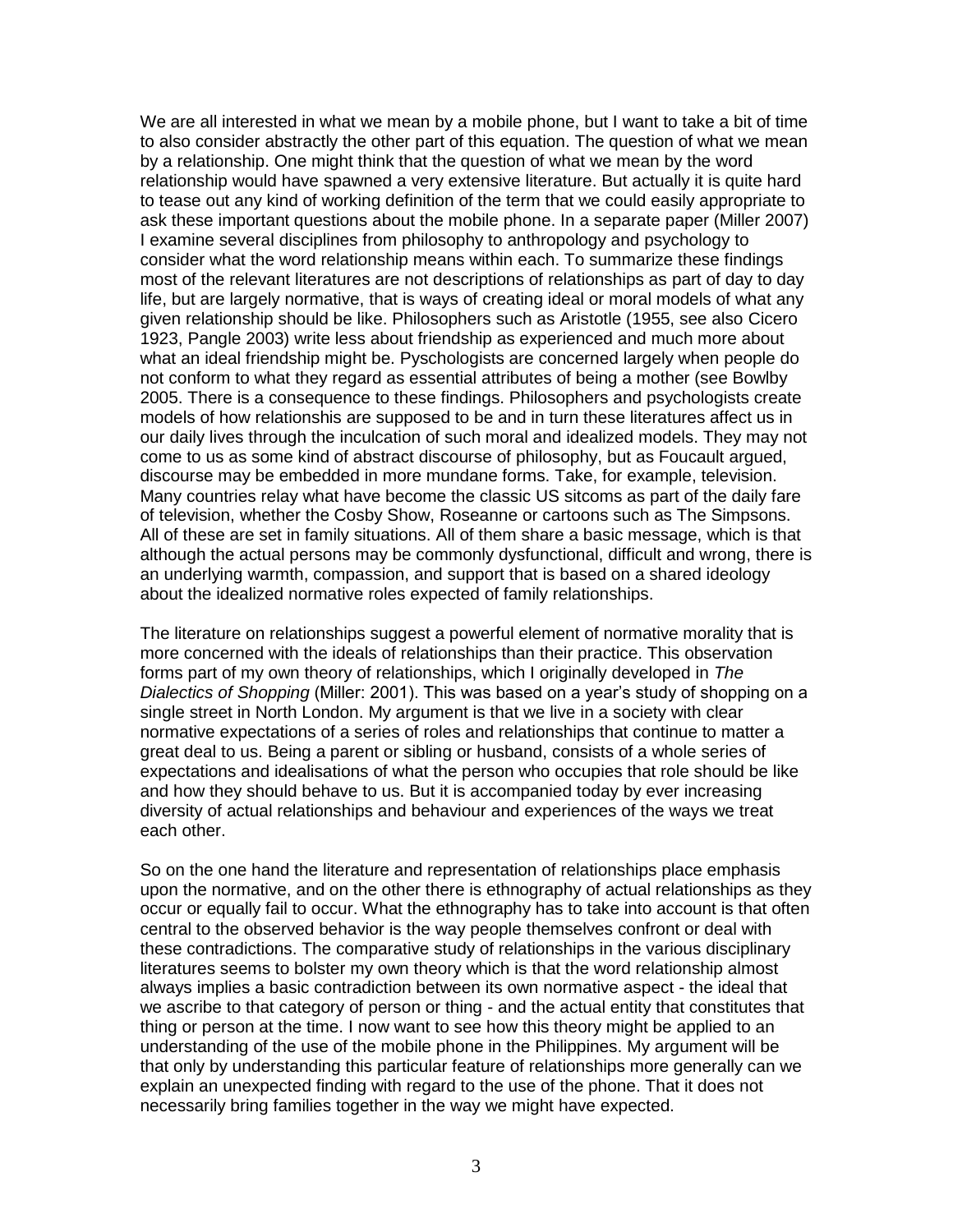#### **Filipino separated families**

Together with Mirca Madianou of the University of Cambridge, I am embarking on a study of long distance relationships, specifically those of separated families and couples, and the ability of particular media to sustain those relationships over time. The core of this study will be a focus on Philippine and Caribbean relationships and the very specific question of what kind of mobile phone relationships develop in the situation of separated Filipino families. In this case we are concentrating on the very specific circumstance of how relationships are maintained in long-term separated families, which is why the focus is on a mobile-phone relationship in its own right.

I want to first consider some issues that arise out of current work on the mobile phone in the Philippines and then concentrate on a core study of these transnational relationships by the anthropologist Parrenas. If one looks at the early examples of the use of the phone during long distance relationships, this was often seen as a rare and special event, often therefore an occasion for ritual with many associated formalities. There is an extraordinarily funny and moving description of long distance telephone calls between family members given in the autobiography of the Isreali writer Amos Oz in his *A Tale of Love and Darkness* (Oz 2004: 7-11) in which exactly the same formula of words is used every time they speak. They greet each other the same way, have formalized words that basically imply everything is fine and nothing has changed, but they still dress up to go and travel in order to make the phone call and have ritualized the action itself as special. There is almost no informational content actually exchanged during these occasional phone calls.

At the other end of the spectrum are the mobile phone relationships that are being extensively studied in the Philippines which depend on the incredible frequency and routine nature of such calls today, especially through texting. The fascination in this work is with that extreme state of the mobile phone relationship where it seems the person is almost subservient to the relationship to the phone itself. The literature that has grown on Filipino texting since the original TXT-ING Selves book (Pertierra et al 2002 ) shows a wide range of highly creative uses of texting, that extend in particular various forms of flirtation and love (e.g. Ellwood-Clayton 2005, 2006, Solis 2006) and social networking more generally, including relationships to politics and to religion (Pertierra 2005, Ramon 2006). These papers suggest that mobile phones both extend the possibilities for making and also unmaking unconventional relationships, but also suggest the importance of the relationship to the phone and the various skills of texting. Indeed, based on this literature, some women find that actually having to interact with some men really takes away from the much more idealized, enjoyable, and satisfying genre of banter and flirtation through creative texting with men. A similar issue arose with a friend who was conducting an intense romantic relationship by internet. He was desperate to meet up, but she simply didn't know how satisfactory this would be, since she couldn't know how much her relationship was to the man himself, or to the passion and intensity of the internet relationship which had revealed itself to have all sort of libratory potentially for erotic and free expression that might be more constrained in face to face contact. As Wilding (2006) notes each media provides for its own genre of transnational communication. The mobile phone has to be situated within this proliferation of media genres, including the differences between texting and voice calls.

My starting point in turning more specifically to the case of the transnational family is the work of the anthropologist Parreňas and her books and papers (2001, 2005a, 2005b) on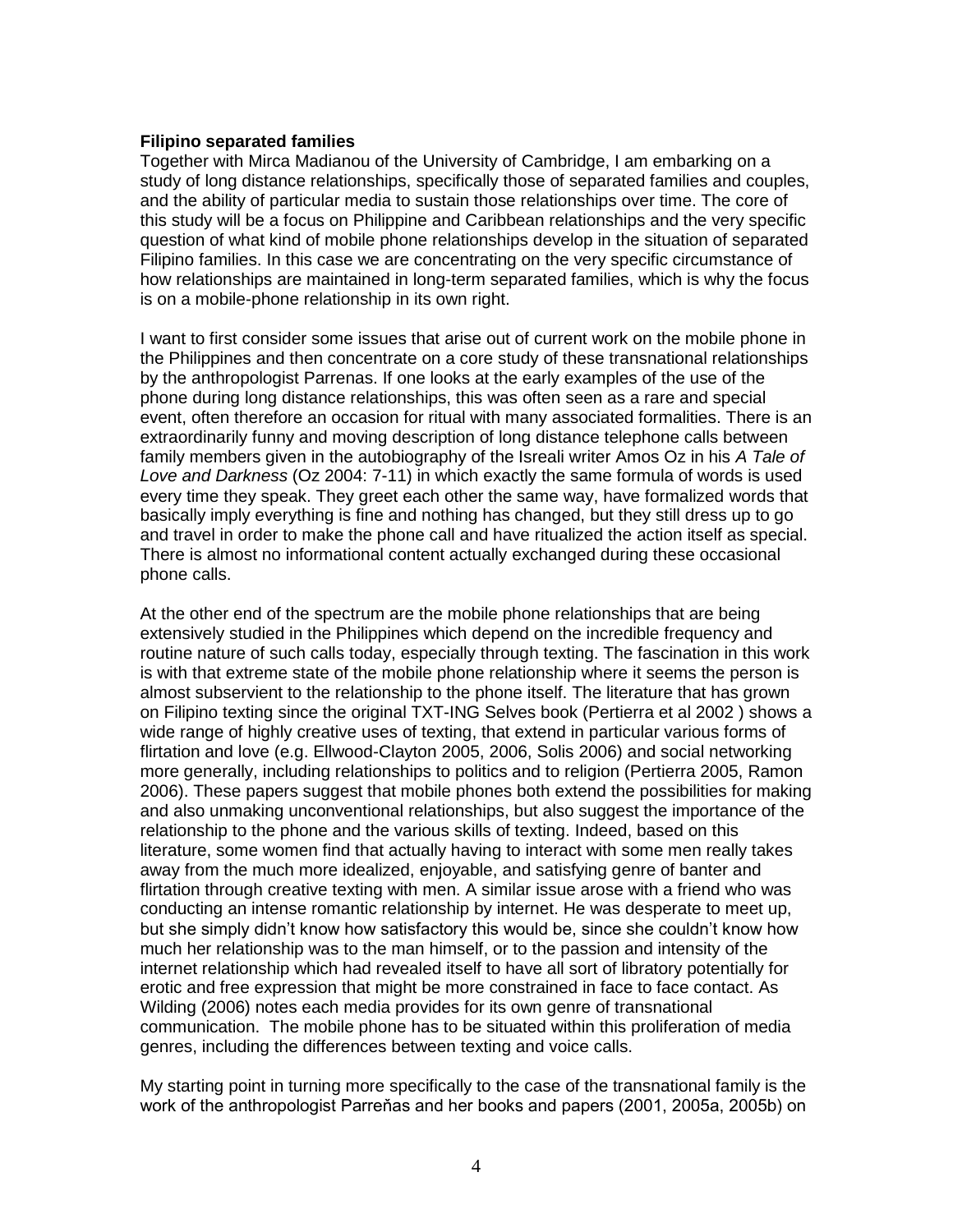the more general aspects of these relationships, as well as an important study by Pingol of husbands left behind in one region of the Philippines (Pingol 2001). Much of' Parreňas' concern is with political, economic and gender issues, but I want to concentrate on the more personal aspects of these relationships, the nature of the love itself that is central to these relationships, and the contradictions of the intimate. In her second book *Children of Global Migration* (2005a) Parreňas examines a fundamental problem created for families by Philippine migration that was the case long before the development of either mobile phones or affordable internet access. She notes there are approximately 9 million Filipino children under 18 with at least one parent abroad as migrant labour (2005a: 12). This represents 27% of the youth population (2005b: 317).

It seems quite clear from Parreňas that she had certain expectations of what she was going to find, or more particularly what she wanted to find. One might think that this situation exeplifies extraordinary acts of self-sacrifice, particularly when we consider mothers who are choosing to work abroad. Parreňas shows that in her sample the average mother spent only 23.9 weeks out of the last 11 years with their children. Fathers spent rather more time back at home since their work allowed more time off. That means that the mothers in question basically did not see their children grow up. The mothers gave their reasons for taking up this work largely in terms of the children's welfare, such as to support their education, medical bills and augment income more generally. The expectation was that the rise of regular and cheap communication would help to ameliorate the negative consequences of this separation, and enable the children to feel close again to their mothers and to better understand and appreciate their condition. She also anticipated that they would be influenced by the more egalitarian and modernist forms of gender relations by which the father would take on more domestic roles, in recognition of the mother taking on more of the traditionally male role of the breadwinner.

However, most of the detailed description and analysis that is found in Parreňas' book is about how these expectations are not fulfilled. The reason for this, I would argue becomes much clearer in terms of the theory of relationships I have just described. What tends to happen is that the period of separation simply exacerbates the distinction between the idealized norms represented by mother and child, and the actual relationship, which here is significantly diminished. These norms are held both individually and collectively. As a result, the proximity afforded by the development of mobile phones, if anything reinforces the most conservative and traditional gender ideals about relationships and leads many of these children to concentrate less on the material benefits that accrue to them and more on the sense of abandonment by their mothers.

At a collective level, Parreňas shows there is a dismal view taken of the families where mothers have gone to work in other countries and leave their children behind (2005a: chapter two). These families tend to be stigmatized within the Philippines. It is generally assumed that children growing up without their mother are more likely to be badly behaved and involved in crime and other misdemeanors than a child with the full support of a conventional family. Parreňas suggests from her evidence that this is not actually the case, but it is quite clear that this is believed to be the case, with much media attention to this as a social problem. Children are often taunted about the behaviour of their mothers. Official groups don't help by also condemning it. There is a lack of support groups and lack of help from fathers (2005a139-40). In a similar way Pingol (2001) shows husbands left behind who take on female associated activities of household and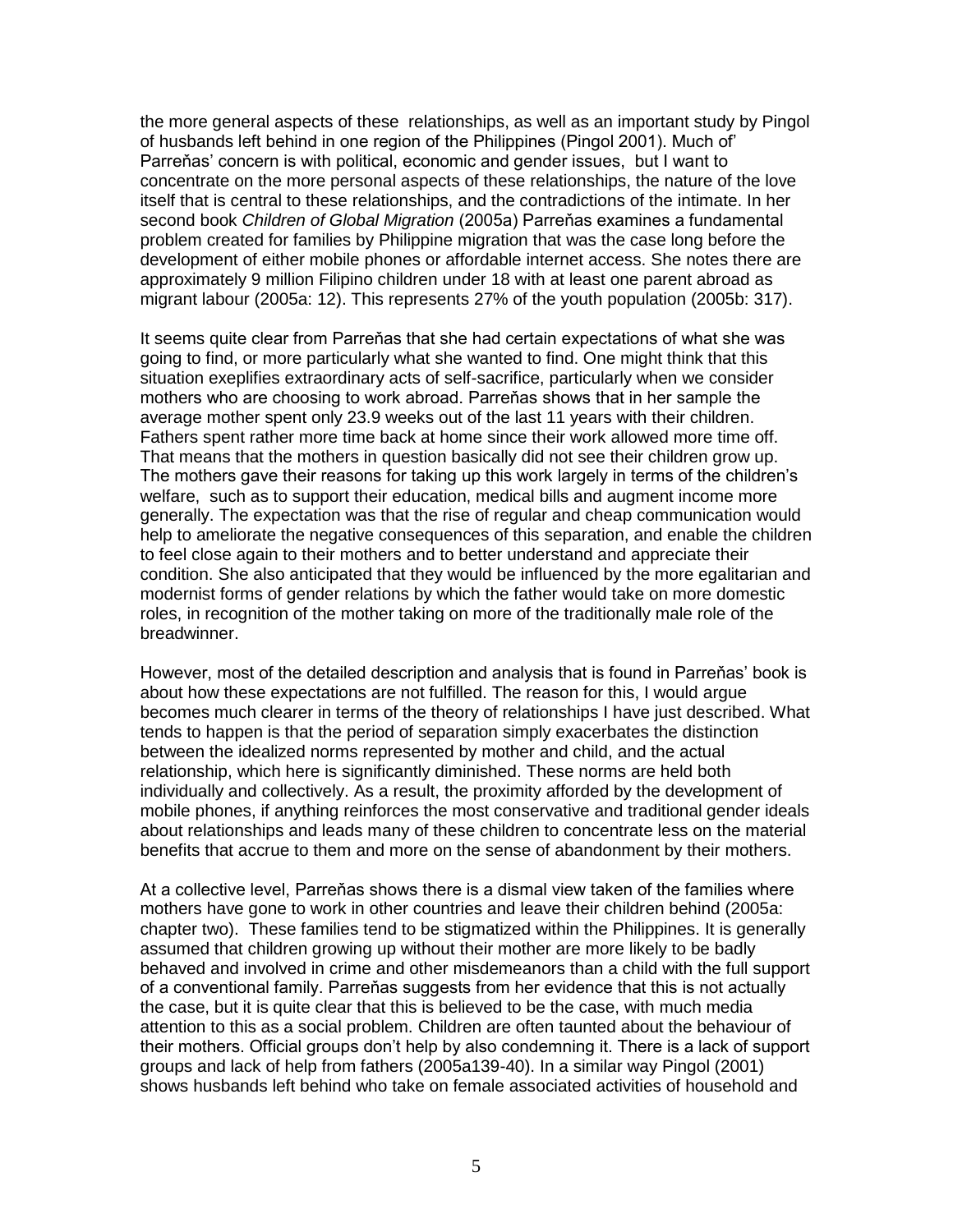childrearing are taunted mercilessly by, for example, female students for this potential loss of masculinity, and constantly try but fail to persuade their wives to return.

Particularly problematic are the views of the children themselves (Parreňas 2005a: chapter six). In almost every case the children focus on the sense that they have been abandoned. In response to this the mothers use the increased possibility of phone communication, more or less as might be expected: to return to what Parreňas refers to as highly intensive mothering. For example, some mothers phone every morning to make sure their children are getting ready for school (2005b: 328). Pertierra suggests these women strive to maintain an "absent presence" within their home communities (2005: 26). For example Parraňes (2005b) shows how women working abroad retain their traditional control over financial matters at home by using these long distance communication devices.

Despite all this, the children regard the separation as irrevocable and say they will never again be really close to their mothers. As one child puts it, "telephone calls. That's not enough. You cannot hug her, kiss her, feel her, everything. You cannot feel her presence. Its just words you have" (2005a:127). So increasing the frequency of phone calls can have the opposite to the intended effect: " regardless of the efforts of mothers to maintain open and regular communication with them,.. ironically also reinforces the idealisation of stay-at-home mothers" (129). To appreciate this failure of increased mobile phone use we have to note that even mothers who return home more frequently are not necessarily regarded as better mothers (129). By contrast, it is perfectly possible for fathers to be seen as behaving adequately in just keeping in touch by phone, unlike mothers, because for fathers this more occasional or distant relationship is closer to the normative expectations of fathers.

Another example of the failure of mobile phones in long distance relationships has to do with threatened traditional gender roles. The fathers feel in danger of being seen as emasculated because their wives are now taking on so much of the traditional male role of bread winner, which is one of the reasons they often refuse to take over some of the female responsibilities for personal and emotional care of the children. Pingol (2001) documents the considerable range of potential reactions to this situation, based on the tension between traditional males roles as respectable or rogue, but here with the additional possibility of appropriating a more feminine close affection and bond with the children. Again, increasing frequency of phone contact may have ambiguous consequences for the fathers. Previously, a general fear of potential sexual infidelity could be suppressed partly because of cover of distance, but when one can potentially phone several times a day, at least in some cases the phone can itself waken a much more active jealous fear of what exactly one's wife is doing at any particular time.

There is much evidence that although now abroad the mothers take on an even more gendered, essentially disciplinary, role with respect to the treatment of their children (2005a: Chapter Five). The children also tend to see their mothers as behaving inappropriately and therefore not as real mothers. Parreňas (2005a: 112-118) provides considerable evidence that female extended family relatives who sometimes spend more care and attention on these children than mothers might have done are not seen as true substitutes for actual mothers. This is notwithstanding that the children are well aware of all the material benefits of their mothers being abroad, including often a better house, better schooling and money for such things as clothes and cinema and good food.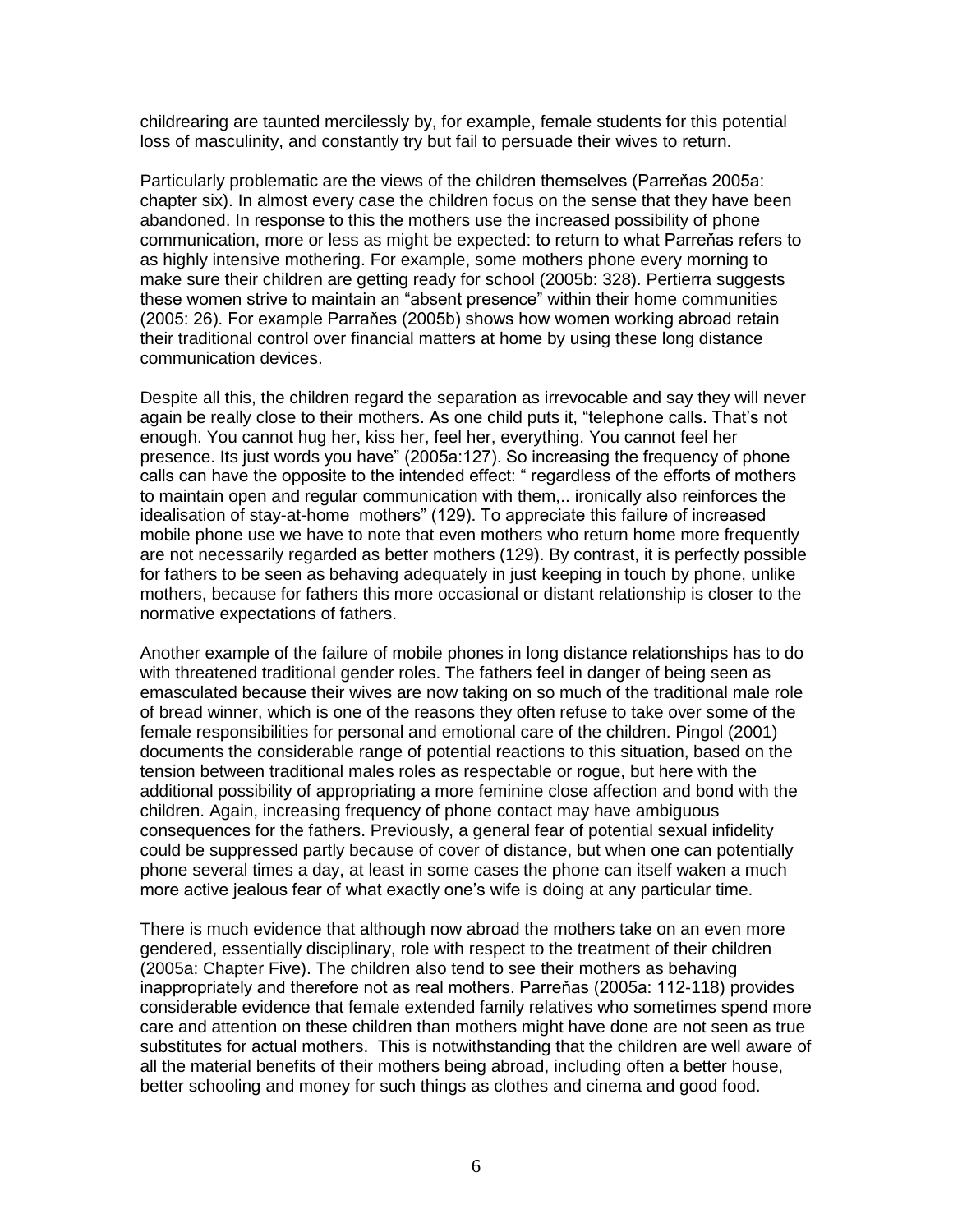Parreňas seems often bewildered by her results and laments the conservatism of Philippine gender distinctions. Her detailed and empathetic account, however, makes clear the contradictions that this situation has given rise to, which often comes across as poignant or indeed tragic. But from a theoretical perspective what becomes clear is that where relationships tend to be focused on discrepancies between actual and normative models of those relationships, then it is perhaps not surprising that a situation such as this, which exacerbates that distinction, results in increased anxiety about the relationship itself, and an overwhelming emphasis on the normative rather than the actual behaviour of those involved.

What is equally clear is that in this scenario, the increasing intensity of the use of mobile phones does not have the predicted results: It does not bring the relationship closer. This is because mobile phone relationships cannot be understood without paying detailed attention to the nature of the relationship, and indeed ultimately to the theorising of what relationships in general are. Indeed there are other even deeper issues raised here that I hope to address in future work. Given the mothers are often leaving quite young children, who is it they are actually going abroad to help? Clearly, the younger the child, the more they are likely to represent a projected ideal of the child one gives love and life for, rather than a specific child in terms of their particular behavior and character. So it is quite possible that the reification of the normative is as much reinforced in the mother by her continued absence as it is for the child. The child therefore becomes even more idealised as a pure deserving object of self-sacrifice. In situations where the two actually spend time together, these ideals might be more tempered by, for example, the problematic aspect of behavior that parents will always find in their children.

In my original study of shopping in north London, these issues became very evident (Miller 2001). To my surprise I found that generally mothers didn't like shopping with their children by their side. The reason for this was that shopping was an act of love and care in which women gave considerable time and labour. They naturally justified this in terms of their deserving and beloved children. The trouble was that when the children themselves went shopping, they often got bored, behaved badly and demonstrated that they really didn't care very much about the level of choice their mother was making as an expression of her love for them. In other words it was much easier to fantasize about ones wonderful and fully deserving children when they were not actually with you. You shopped more for the idealized relationship than the actual child. By studying consumption in London, it was evident that the relationship between mother and child develops quite slowly in terms of the balance between this projected and actual behavior, and which ultimately develops as a more mature and reciprocal relationship (Miller 1997). This again shows why in the Philippine situation more frequent contact between mother and child by phone may have quite unexpected effects, such as, for example, making the child seem less worthy as the deserving recipient of this abstract ideal of self-sacrifice. Madianou has been writing most recently on the emotional response to media and I suspect this will provide a considerable addition to understanding the nuances of these contradictions with endless possibilities of guilt, jealousy, anger, love and mourning for loss.

To conclude. I started this paper with what seemed like a simple account of what we might mean by a mobile phone relationship. The temptation in such studies is to think that the most important and interesting findings are represented by that relationship which is most fully constituted by the mobile phone itself. We are fascinated by those cases where the person seems to take second place to the phone. My argument in this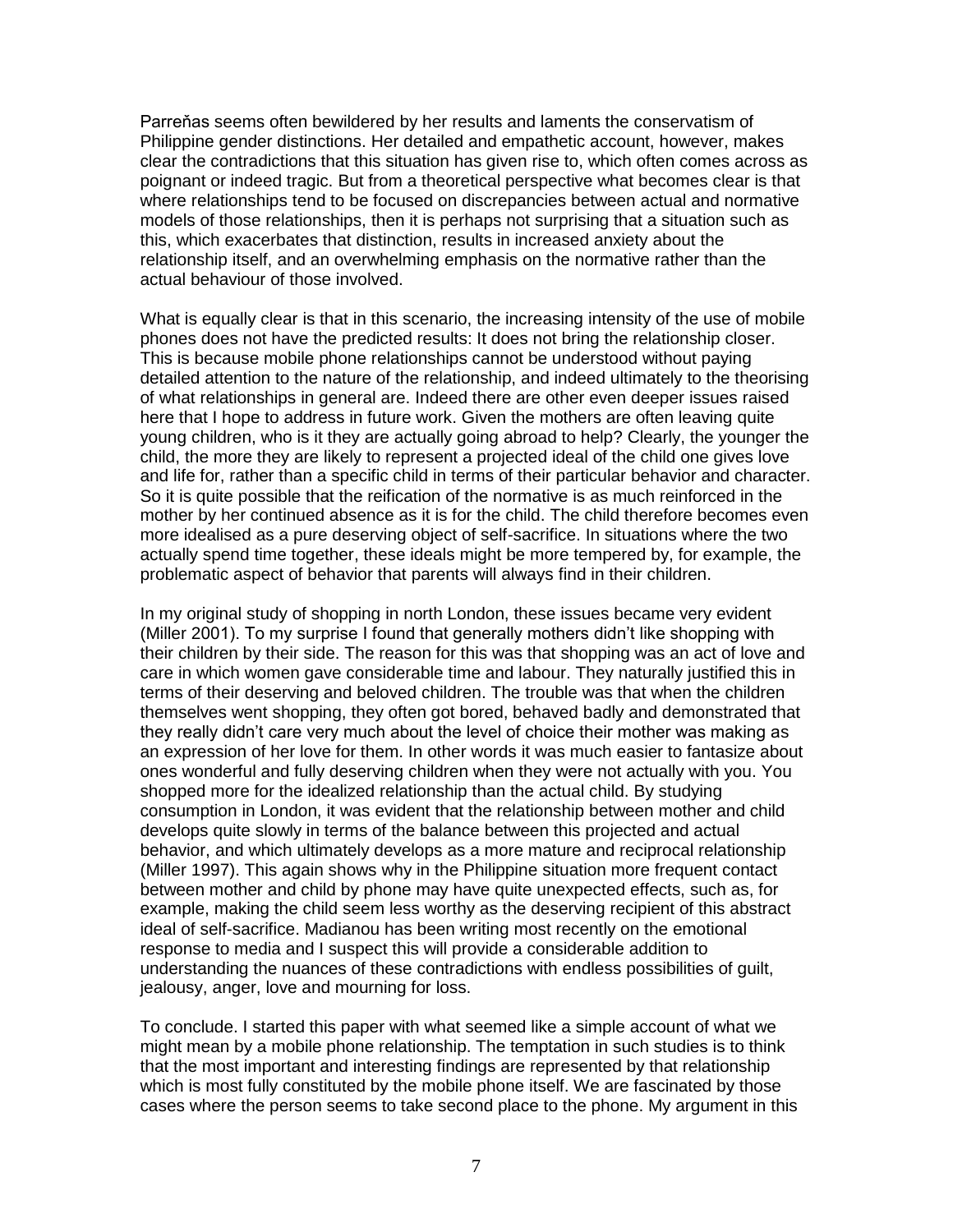paper is the opposite: That to best understand the huge significance of the mobile phone in developing mobile phone relationships, we need to pay at least as much attention to the nature of the relationship as to the nature of the mobile phone. Once we start to look more closely at what we mean by the word relationship we find that it contains many contradictions, and by choosing to focus on the example of Filipino mothers who are separated for many years from their children, these contradictions are particularly evident and very likely particularly poignant. It is the properties of these relationships, not the phone, itself that explain the outcome of increased use of the phone.

This is the point of a material culture approach. We start by thinking the distinction is between a relationship to an object (the phone), or a subject (the person), but then we start to see how relationships with persons all have their more individualized subject and generic object tension within themselves. Persons are often reduced to object like phenomenon, even without the consideration of the phone object as a medium within that relationship. So a mobile phone relationship becomes a player in issues of the tragic and the aspirational, the formal and the informal, the ideal of love and bitterness of separation, but also maybe the bitterness of love and the ideal of separation. I simply don't know, prior to carrying out our own research how such things emerge and develop, but in future work and alongside some of the other contributors to this volume, we aim to find out.

## **Bibliography**

Aristotle 1955*The Nichomachian Ethics*. Penguin

Bowlby, J 2005 *A Secure Base*. London: Routledge.

Cicero 1923 *Laelius On Friendship*. Harvard: Harvard University Press

Constable, N. 1995 *Romance of a Global Stage*. Berkeley: University of California Press

Ellwood-Clayton, B 2005 Desire and Loathing in the Cyber Philippines, In Harper, R Palen L and Taylor, A Eds, *The Inside Text*. London: Springer-Verlag pp 195-219

Ellwood-Clayton, B 2006 Unfaithful: reflections of enchantment, disenchantment and the mobile phone. In J Hoflich and M Hartmann Eds. *An Ethnographic View on Mobile Communication.* 

Horst, H. and Miller, D. 2005 From Kinship to Link-up. *Current Anthropology*: 46: 755- 778

Horst, H. and Miller, D. 2006 *The Cell Phone: An anthropology of communication*. Oxford: Berg

Miller, D. 1997 How infants grow mothers in North London. *Theory, Culture and Society*  14 No 4

Miller, D. 2001 *The Dialectics of Shopping*. Chicago: University of Chicago Press

Miller, D. 2007. What is a relationship: Kinship as negotiated experience *Ethnos* 72 (4) pp 535-554